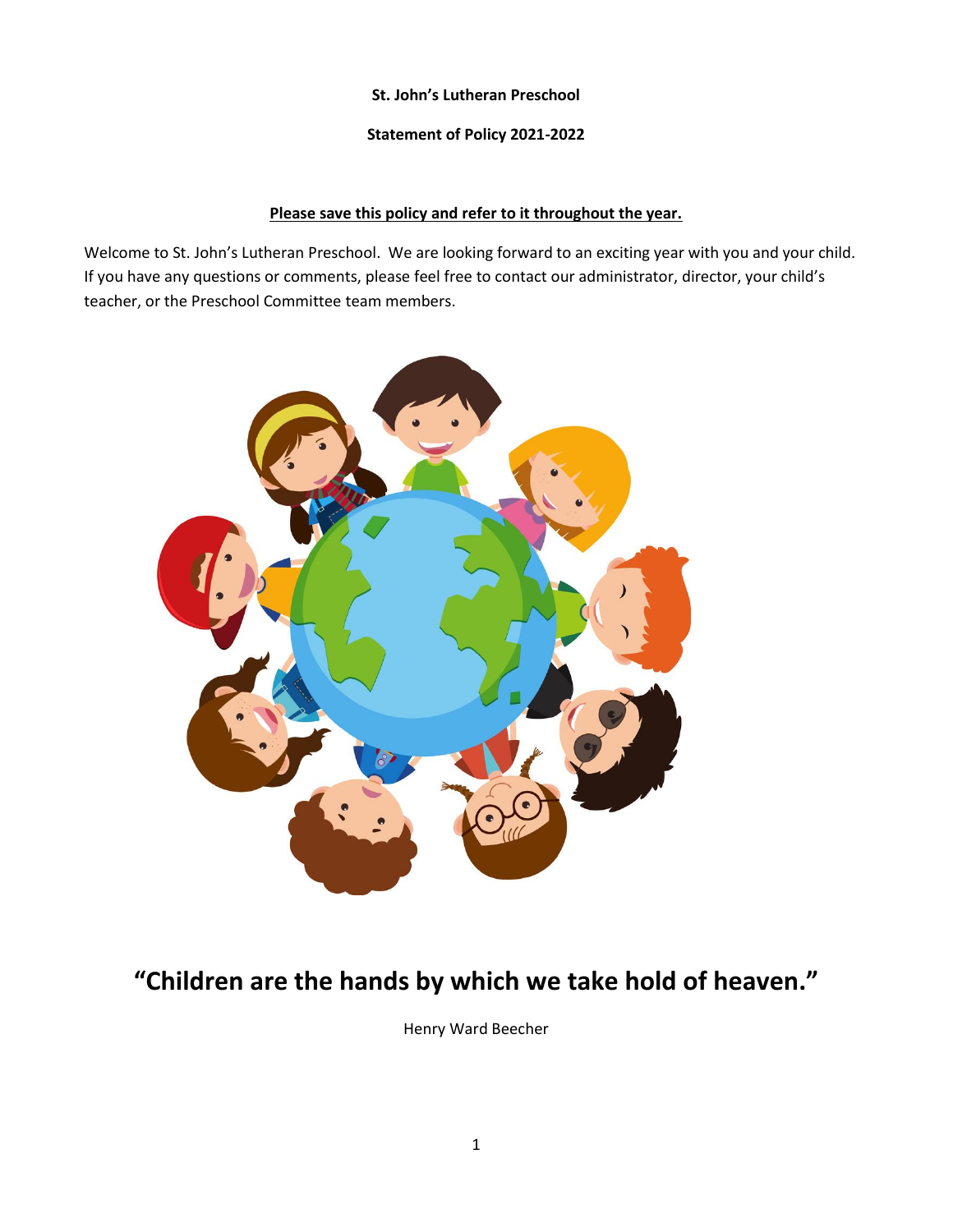# **Table of Contents**

| Terms of license, school closings, parent info, attendance, child abuse and neglect, forms to be<br>$\bullet$<br>submitted, items provided, conferences, photo permission, etc. |  |
|---------------------------------------------------------------------------------------------------------------------------------------------------------------------------------|--|
|                                                                                                                                                                                 |  |
| Tuition, fees, absences, snack options, fundraisers, probation period<br>$\bullet$                                                                                              |  |
|                                                                                                                                                                                 |  |
|                                                                                                                                                                                 |  |
| Christian element, philosophy, daily schedule, program planning, parent communication,<br>$\bullet$<br>clothing, transitions, field trips, etc.                                 |  |
|                                                                                                                                                                                 |  |
| Techniques managing crying, fussing, distraught children and discipline procedure                                                                                               |  |
|                                                                                                                                                                                 |  |
| Illness procedure, emergency evacuation drill, procedure in case of fire, tornado, missing child,<br>$\bullet$<br>injury procedure, supervision, drop-off/pick-up               |  |
|                                                                                                                                                                                 |  |
| Illness, communicable disease, medication, allergies, parent communication, cleanliness<br>$\bullet$                                                                            |  |
|                                                                                                                                                                                 |  |

Snack rotation, snack suggestions, expectations, and Birthday Celebrations!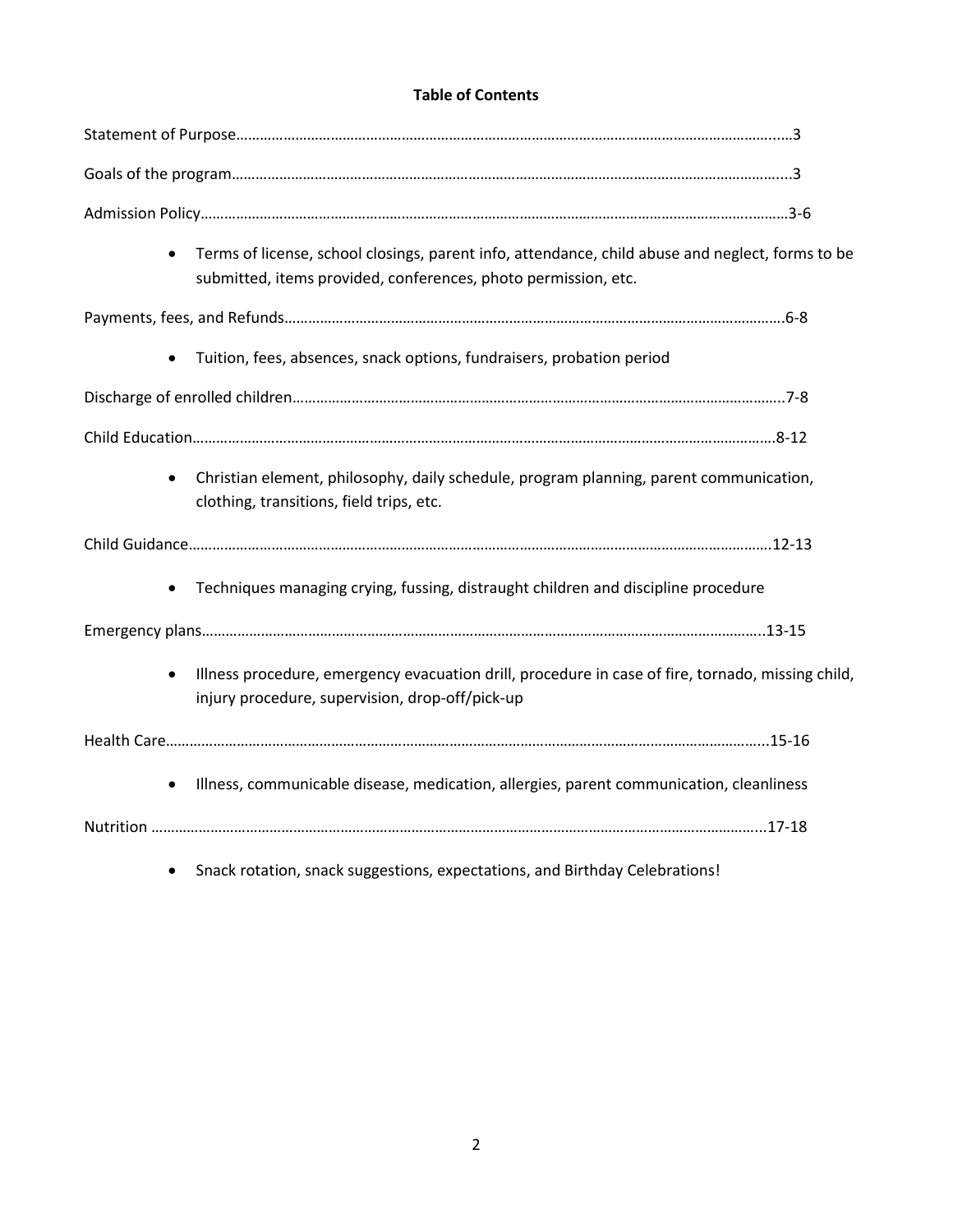# St. John's Lutheran Preschool

# Statement of Policy

# **Statement of purpose**

St. John's Lutheran Preschool will provide children with a positive, developmentally appropriate learning environment and experiences promoting self-esteem, social interaction, large and small motor development, communication skills, creative expression and intellectual growth in a stimulating Christian atmosphere. The preschool also provides a positive outreach to the congregation and to the entire community.

# **Goals of the program**

- 1. For the preschool child:
	- To provide a stimulating Christian atmosphere in which children can freely and happily develop –socially, emotionally, physically, and intellectually.
- 2. For the preschool child's family:
	- To promote effective communication between the preschool staff and parents of those enrolled
- 3. For the congregation:
	- To create a positive attitude toward stewardship of church resources by expanding our congregation's use of its facilities

# **Admission policy**

# **Terms of License**

St. John's Preschool has a licensing capacity of twenty children. This means up to twenty children may be in attendance at one time. There will be two classes with up to ten children in each class, in session on Mondays, Wednesdays, and Fridays. There will be two classes with up to ten children in each class, in session on Tuesdays and Thursdays. Classes will be held September through May.

Classes will begin at 8:00am and end at 11:00am Monday-Friday. Parents may not drop their child off until 7:45 am and must pick them up at class dismissal.

# **Limitations**

Children must be at least three years old on or before September 1, 2021 to be enrolled in the program. The maximum age of a child in the program is seven years. Classes will be divided to keep children within a reasonable age range together.

Children should be toilet trained prior to attending the program, unless special circumstances exist. Parents should contact us if they have questions or concerns regarding this policy.

# **School closings and emergencies**

Snow days will agree with Bloomer Public Schools (snow days are announced on local television and radio stations). If Bloomer Public Schools are closed or starting late, for a snow day or bomb threat, St. John's Preschool will also close. If Bloomer public schools are closed or starting late, for a system failure limited to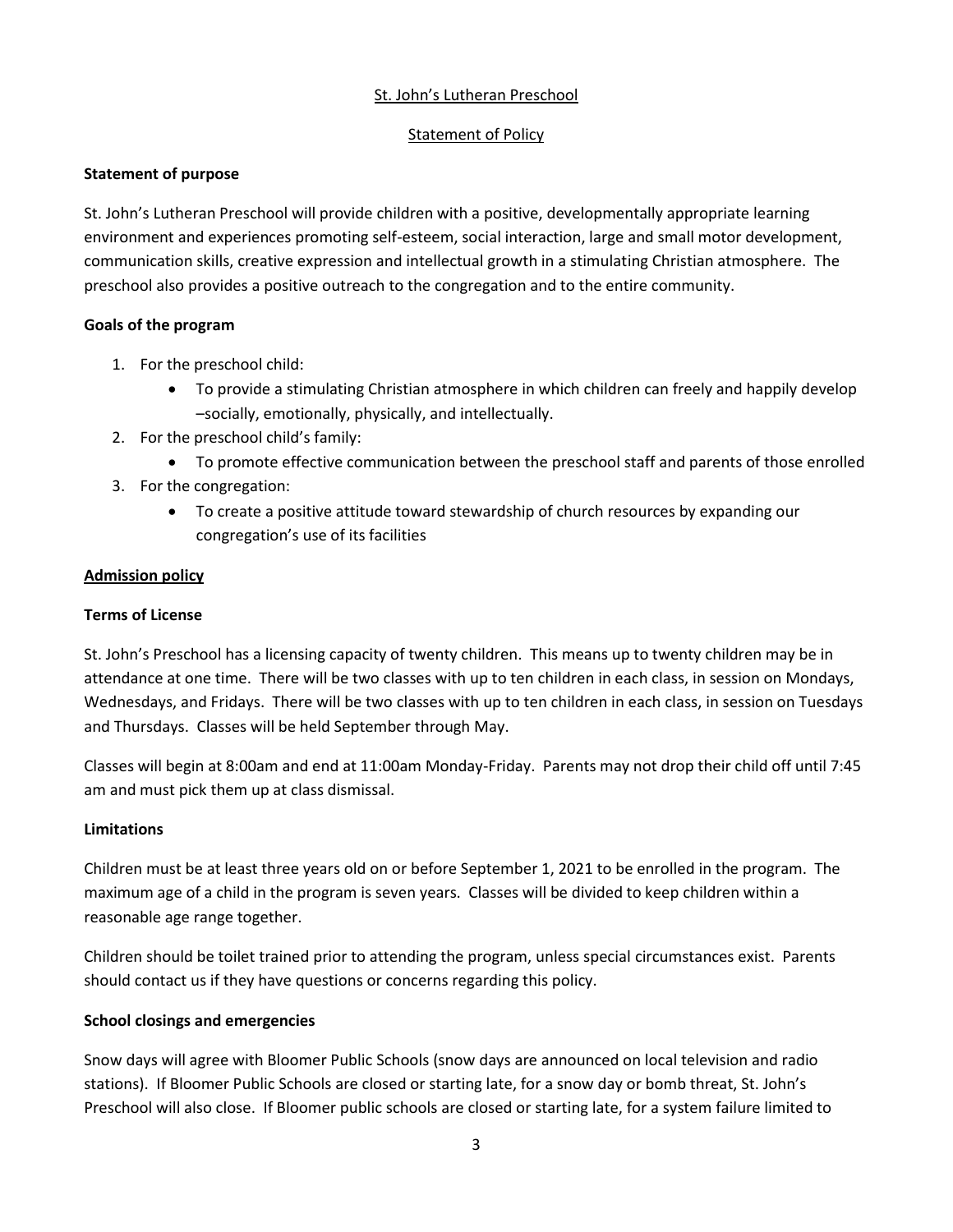their school (such as gas leak or power outage), or because of a teachers' strike, St. John's Preschool will not close. If St. John's Preschool has a system failure of their own (such as power outage or gas leak) we will cancel preschool classes.

If at any time, the Director deems it necessary to close the preschool once it is in session, parents will be called to come and pick up their children. If there is an emergency such as a gas leak or fire, the children will be taken to Shadick's Price Rite, 1303 Main Street, as a safe place. Staff members will bring the children's records and their cellular phones so that calls to the parents can be made quickly.

# **Parent information**

A copy of the State Licensing rule book and copies of the center's policies will be available near the student folder crates, for use as sources of reference and information.

The state license certificate and results of the most recent licensing inspection will be posted on the parent bulletin board.

The parent message board will be a source of information throughout the school year. It is located at the bottom of the stairs. Please check it regularly for updates on upcoming events/activities. Health related information will also be relayed there. If your child has been exposed to illnesses other than common colds and flu, we'll post that information on the board. The information will also be sent home in the folder system.

# **Inquiries about child absences**

If staff members do not receive a call or note from the parent regarding their child's absence on any given day by 8:15AM, a teacher will call the parent to inquire about the absence.

The teacher shall make every effort to contact one of the parents to help ensure that the child has not been inadvertently misplaced.

# **Attendance**

Parent or guardian responsible for drop off and pick-up will be responsible for daily sign-in and out of their child(ren). Teachers will verify attendance.

# **Confidentiality**

St. John's Preschool staff shall ensure that staff members who have access to children's records do not discuss or disclose personal information regarding the children and facts learned about the children and their relatives. This does not apply to:

- The parent or person authorized in writing by the parent to receive the information.
- Any agency assisting in planning for the child when informed written parental consent has been given.
- Agencies authorized under s.48.78, Stats.
	- o A parent, upon request, has access to all records and reports maintained on their child
	- o All records required by the State Licensor will be provided licensing purposes

### **Child abuse & neglect reporting**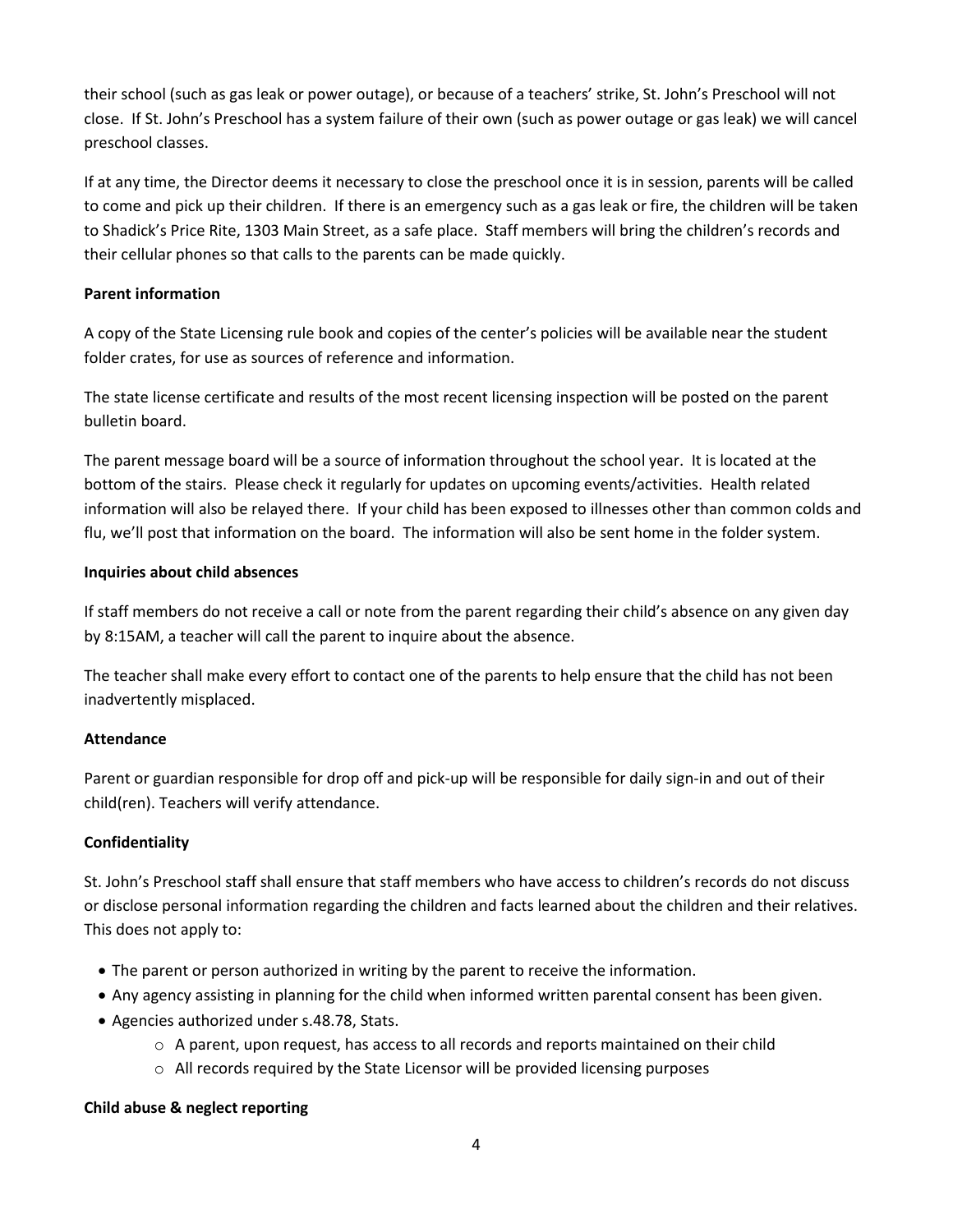Teachers shall observe each child, upon arrival, for symptoms of illness and/or injury. Any evidence of bruises, contusions, lacerations or burns shall be documented in the Medical Log Book. The observation will be brought to the attention of the Administrator/Director.

Any employee who knows, or has reasonable cause to suspect that a child has been abused or neglected shall immediately contact the county department of social services or local law enforcement agency.

All staff members will have the *Darkness to Light* training every 2 years.

# **Enrollment**

Enrollment will open every February for the following school year. Enrollment details will be published through the following media but not limited to:

- www.stjohns-bloomer.org/preschool
- St John's Lutheran Preschool social media accounts
- Church front office
- Church monthly news letter

St. John's Preschool does not discriminate on the basis of race, sex, color, creed, disability, political persuasion, sexual orientation, national origin, or ancestry. Our facility is handicapped accessible. If placement in a special needs program seems to be more appropriate or advantageous for the child, staff members will confer with parents on an individual basis.

### **Forms to be completed and submitted**

- 1. CFS0062- Child Care Enrollment Form Due at time of registration
- 2. CFS0060-Child Health Report Due at time of registration
- 3. F44192-Immunization Record Due at the of registration
- 4. CSF2345-E-Health History Emergency Contact Form Due at time of registration
- 5. Child History Form Due at time of registration

These records will be stored in files labeled with the child's name. Any other authorizations (ex. Field trips) will be kept in the child's folders. All injuries and superficial wounds will be written in our medical log book.

### **Items provided from parents**

Parents will need to provide:

- A backpack or tote bag for their child to carry items back forth to school
- An extra outfit in a gallon size bag with the child's name on it
	- o Any soiled clothes will be sent home in a plastic bag.

The Preschool will provide all other materials using the material fee.

### **Parent access to the program**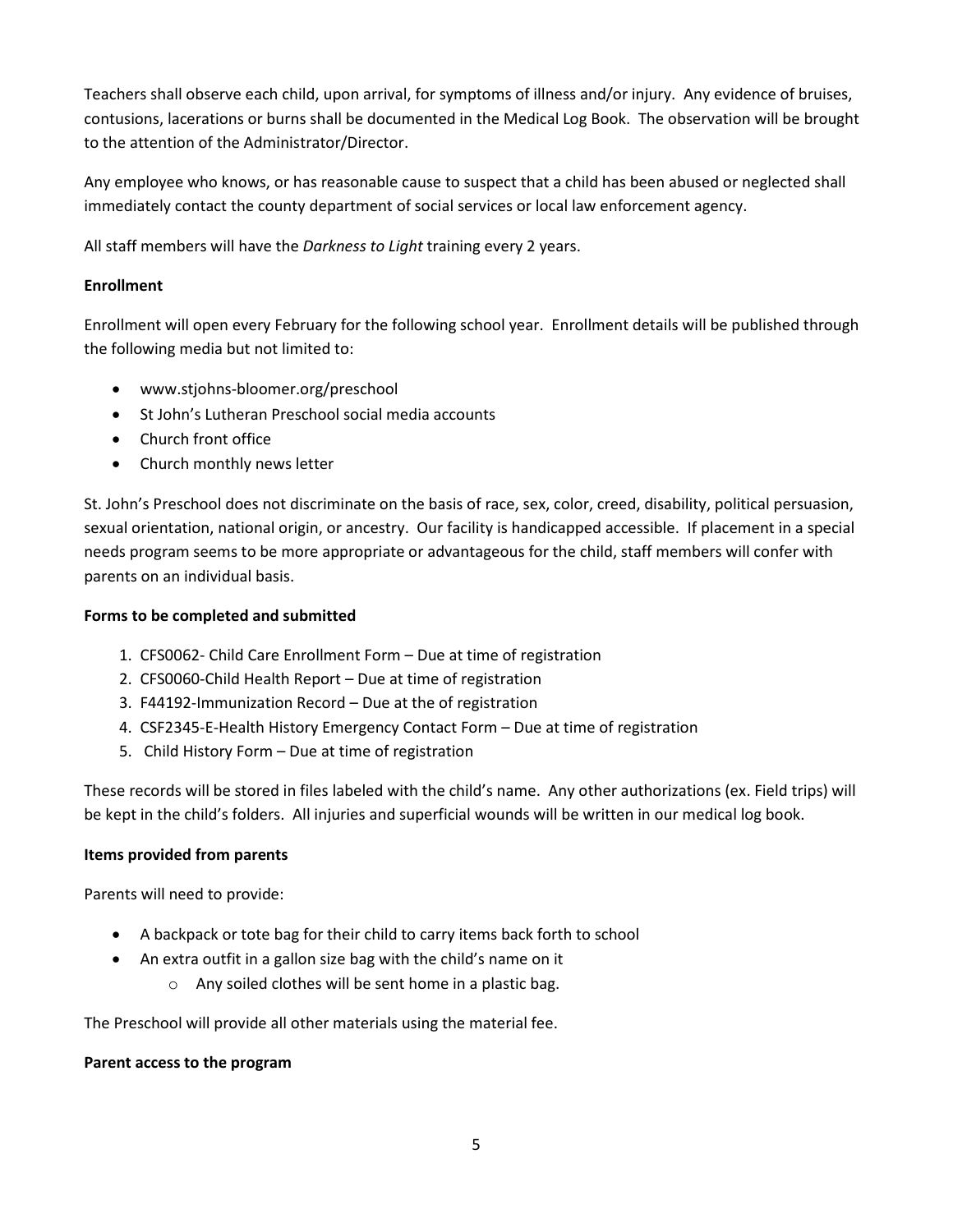Parents are welcome to observe at any time during regular preschool hours, unless access is denied by court order.

# **Parent/teacher conferences**

Parent/Teacher conferences will be offered twice during the school year. Parents are encouraged but not obligated to attend conferences. Conferences serve as a means to discuss the child's progress and development.

Parents are also encouraged to call their child's teacher at any time during the year if they have concerns or questions.

# **Pets**

There will be no pets kept at the center on a regular basis. Parents will be notified on a case by case basis if there should be any planned animal visits at the preschool.

# **Photo permission**

A signed form in the registration packet will give or deny permission that allows a child to be photographed or videotaped while at St. John's Preschool, or otherwise engaged in a preschool activity (field trip, music program, etc.) Photos may be used in classroom displays, newspaper articles (able to be viewed in print and online), projects, parent gifts, photo albums, the church's and preschool Facebook page, newsletters (able to be viewed in print and online) etc.

### **Fee payment and refund**

This policy will be available to parents on the parent bulletin board and electronically at the St. John's Lutheran Church website under the preschool tab.

### **Tuition**

The preschool committee determines tuition rates yearly. Parents will find tuition rates listed on their fee contracts, which will be distributed and signed by parent(s)/guardian(s) and administrator.

### **Tuition payment**

The majority of families elect to pay monthly. Parents may also elect to pay in full, quarterly, or for half a year at a time. Payment is due the first day your child attends each month. **Please make tuition checks payable to: St. John's Lutheran Church**. Tuition paid in cash should be placed in an envelope with your child's name on the outside. You will receive a receipt for cash payment. (Using the folder system)

Non-sufficient funds checks will be returned and the \$30 NSF charge will be billed to the parents. Further tuition payments will need to be paid in the form of cash.

If tuition fees are late you will receive notice alerting you to the unpaid tuition. Also, there will be a \$5.00 fee imposed for every week the tuition is late. Anyone who becomes two months overdue in tuition payments will have their child's enrollment terminated.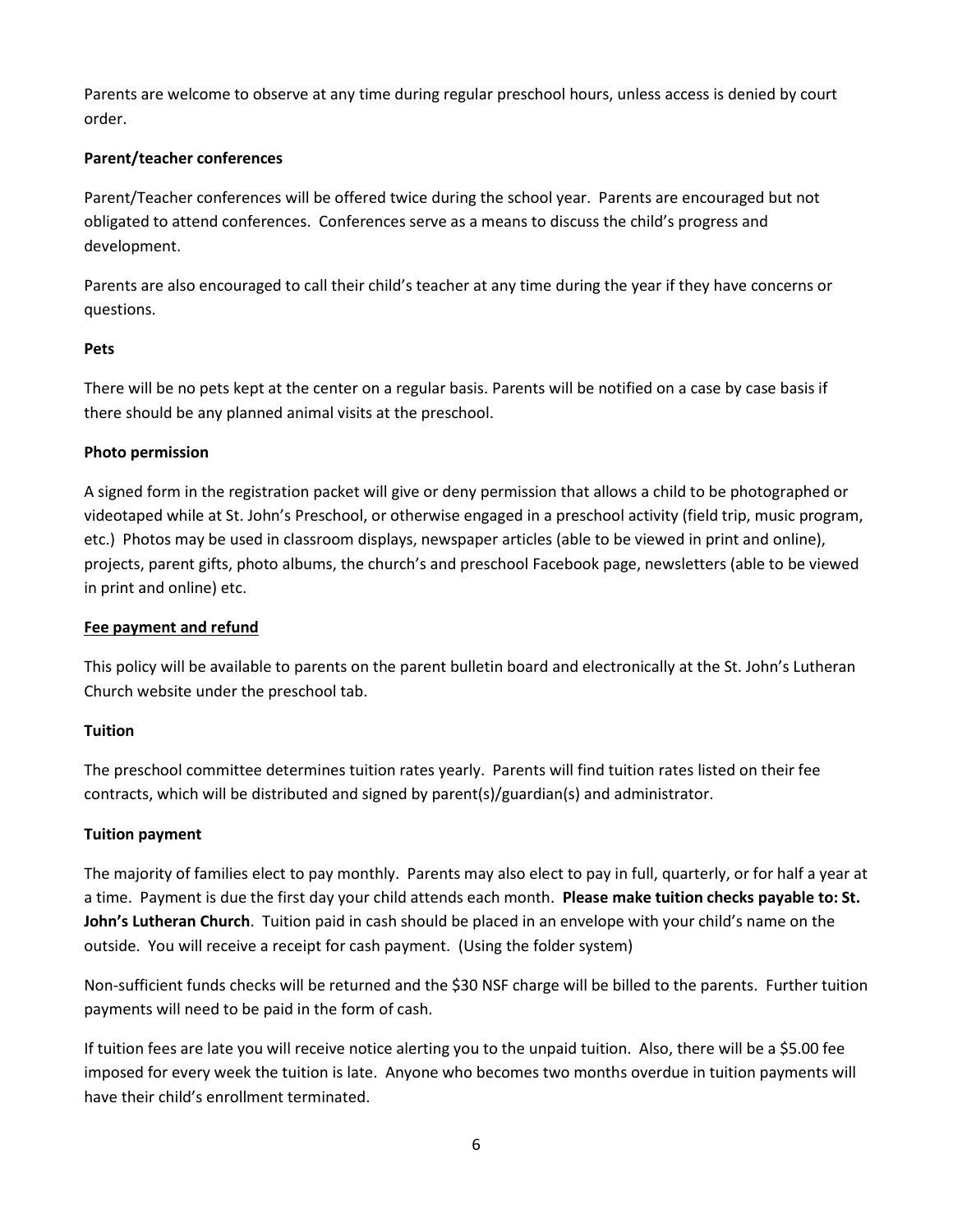### **Absences (vacation, illness, etc.)**

Due to operating expenses, the school cannot deduct for absences due to illness, vacations, holidays, etc.

### **Registration and material fee**

A \$50 non-refundable registration fee is required to be paid once/per year/per child. The registration fee is due when you sign your child up, and ensures their place in the enrollment for the upcoming school year.

There is a \$25 material fee due at registration. This fee is to cover the cost of all the school supplies. If parents choose to withdrawal their child before September  $1<sup>st</sup>$  this fee will be refunded.

### **Discounts/sliding fee scale**

Currently, there are no discounts in place for a second child in the program, staff member's children enrolled in the program, etc.

There is no sliding fee scale in place to address a family's inability to make a full tuition payment.

There is no scholarship program currently in place for individuals to apply for assistance with their tuition.

### **Option to buy out of snack**

There will be an option to buy out of snack in the registration packet. There will be a set amount for the year and the amount will be paid at the start of the school year.

### **Other fine assessments**

The Preschool Committee has established a system of fines for parents not picking their children up on time. Pick up time is 11:00AM. You will be charged an extra \$5 for every 15 minutes you are late picking up your child. If you are continually late picking up (3 times or more) this may be cause for dismissal and loss of tuition.

### **Fund raisers**

We will be having fund raisers to raise money to purchase quality equipment, allow the children to attend an entertainment event, and allow staff to attend continuing education conferences. We would appreciate your cooperation in these projects. Please consider enlisting the help of relatives, neighbors, and friends. We will send a letter home, using the folder system, as the fundraiser projects are planned. Parents are encouraged to participate, but under no circumstances, are obligated to do so.

### **Probation period for enrollees**

There will be a one-month probationary period from the date the children begins attending preschool, during which time parents may cancel their child's enrollment. If you do so, you will only be responsible for the tuition for the first month of attendance.

### **Discharge of enrolled children**

### **Parent termination**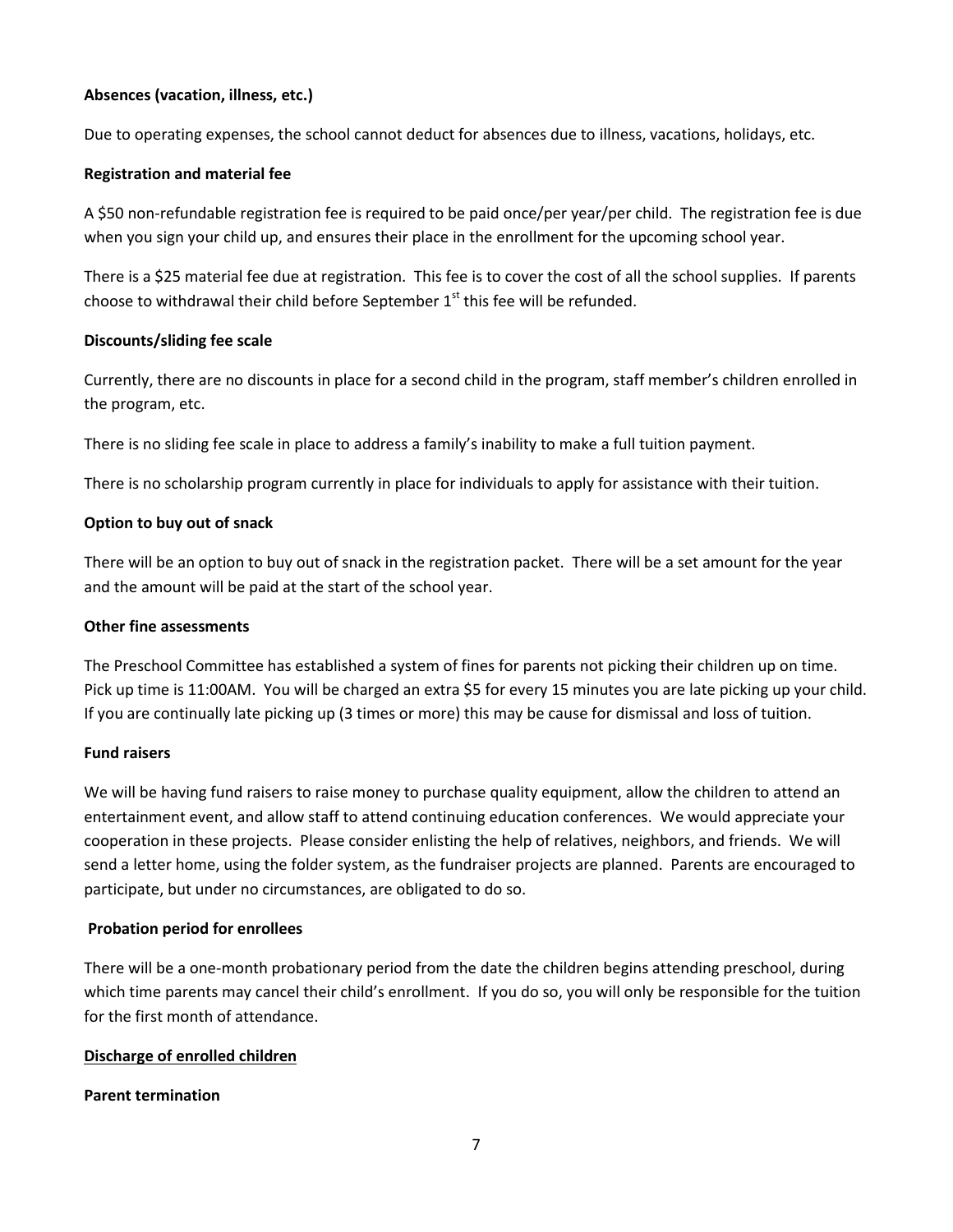There will be a one month probationary period from the first day of attendance. During this time parents may decide if St. John's Lutheran Preschool is working for their child. Parents may choose to withdraw their child during the first month of attendance and will not be obligated to submit any further payments of tuition. The registration fee and first months tuition is non-refundable. If a child's enrollment is withdrawn any time after the one month probationary period the parent or guardian will be responsible for 50% of the monthly tuition until the end of the school year or the child's place is filled – whichever comes first.

### **Preschool termination**

If staff members determine that the child's behavior cannot be successfully managed, so that an environment can be maintained that is harmonious for all the children enrolled, the registration fee is not refundable.

# **Mutual parent and preschool termination**

If the preschool and parent/guardians mutually agree that placement is inappropriate, the registration fee is not refundable.

Additional reasons a child's enrollment in the preschool may be terminated include, but are not limited to:

- Needs of the individual child cannot be met by the preschool, as determined by the teaching staff and preschool committee.
- Parents are uncooperative, such as, but not limited to:
	- o Failure to pay fees
	- o Failure of picking up your child on time.
	- o Failure to submit required health forms
	- o Failure to observe preschool rules relating to the arrival and departure of the child

# **Steps prior to discharge/dismissal**

A meeting with the parents, the child's teacher and the program director will be scheduled to discuss the possible pending discharge. They will collectively decide on a plan of action or resolution. A summary of the meeting will be documented and placed in the child's file.

If issues arise again at a later date, parents will receive a call from the director. The matter may be resolved via phone conversation at that time. A summary of the phone conversation will be documented in the child's file.

### **Dismissal documentation**

All dismissal/discharges will be documented and placed in the child's file. The documentation will include: who called for the dismissal, clarification of why, the last day the child will be in attendance, and if the reliable party will be paying 50% tuition for the remaining school year.

Please refer to the tuition contract.

# **Child education**

# **Christian element**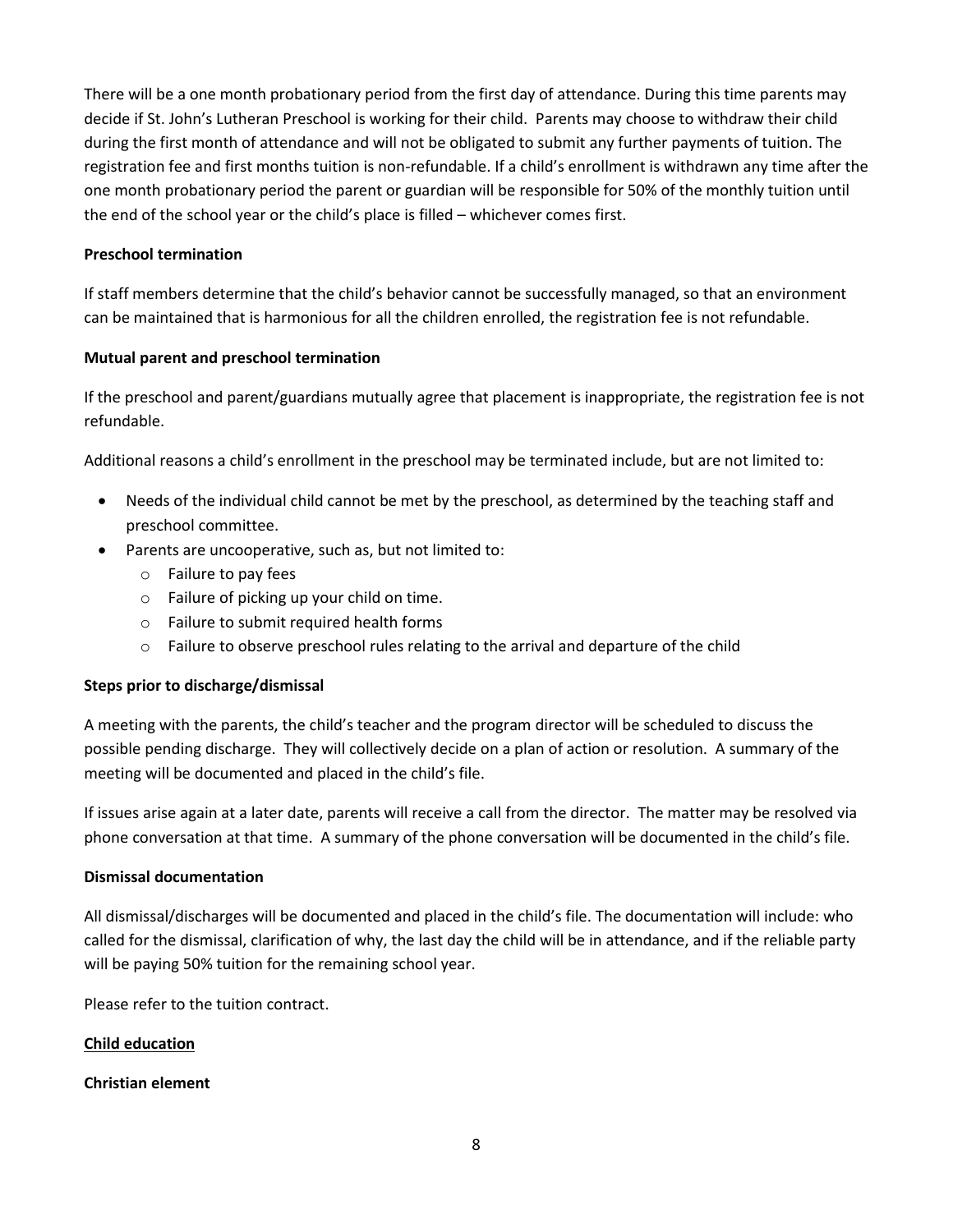The program will reflect Christian attitudes, beliefs and values; viewing our world and all creation as gifts from God. Various ways these attitudes, beliefs and values may be integrated or emphasized in the program could include:

- Prayer before eating
- Songs and stories about God, Jesus, and other people of the Bible
- Art projects referencing the aforementioned individuals
- Stories emphasizing the Christian aspects of Christmas and Easter

Children and staff members may freely engage in conversation regarding these topics.

#### **Holiday observations**

- Halloween
- **•** Thanksgiving
- Christmas
- Valentines
- Faster

#### **Philosophy**

The preschool program will provide children with experiences promoting positive self-image, social interaction, communication skills, creative expression, large and small muscle development, and intellectual growth in a stimulating Christian environment.

Experiences will be provided to encourage the use of all senses in the learning process. Children will be encouraged to explore, question and experience within the classroom and outside of it, to enhance their learning. Every effort will be made to ensure that education is viewed as an enjoyable, cooperative process.

#### **Daily schedule**

Welcome time Art, learning Centers, and "teacher and Me" Music Snack Free Choice Large motor outside unless weather permits (Exercise or Game) Large group activity or discovery time Closing Time

### **Program planning**

The teachers will work together to prepare lesson plans, on a weekly unit theme basis. Lesson plans will be posted on the parent bulletin board. All lessons taught will be developmentally appropriate in nature. Following is a list of essential areas of curriculum and a few activities that may be used to enhance those areas.

- 1. Positive self-image
	- Name games and songs
	- Handprint art activities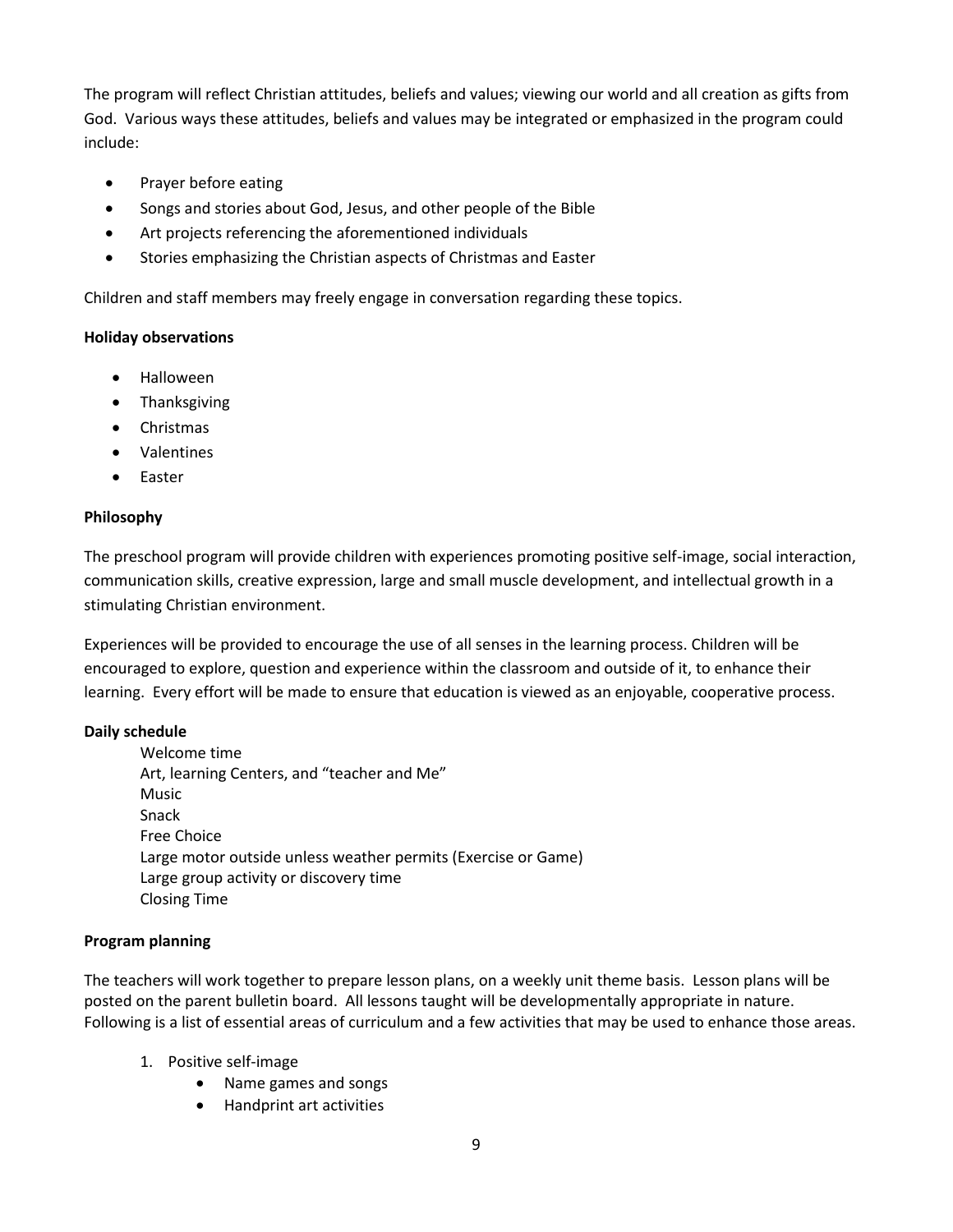- Family bulletin boards
- 'Star student' opportunities
- 2. Social interaction
	- 'Creative-play' center (home living)
	- Classroom visitors
	- Co-operative art projects
	- Snack time conversation starters
- 3. Communication skills
	- 'Star student' center (home living)
	- 'Letter of the week' show and tell
	- Use of learning centers requiring two or more participants
	- 'Reading' stories back to teachers and classmates
- 4. Creative expression
	- Painting
	- Play-Doh
	- Dance
	- puppets
- 5. Large muscle development
	- Exercises
	- Bean bag games
	- Music and movement songs/games
	- Ball skills
- 6. Small muscle development
	- Puzzles
	- Printing practice
	- Lacing cards
	- Stringing beads
- 7. Intellectual growth
	- Matching activities
	- Patterns building
	- Counting
	- Letter recognition

### **Newsletter/calendar**

You will receive newsletters and monthly calendars informing you of the happenings at school. Please refer to them for unit themes, special events, field trips, snack schedule, etc.

### **Folder system**

We will provide a folder for each child, which will serve as a means of sharing daily information. The folders will be transported to and from school in the child's backpack.

We will place all newsletters, calendars, notes, etc. for you in the right pocket of the folder, or in to the middle of the folder. Please check your child's folder each day he or she attends. Please take everything from the right pocket or the middle of the folder home with you.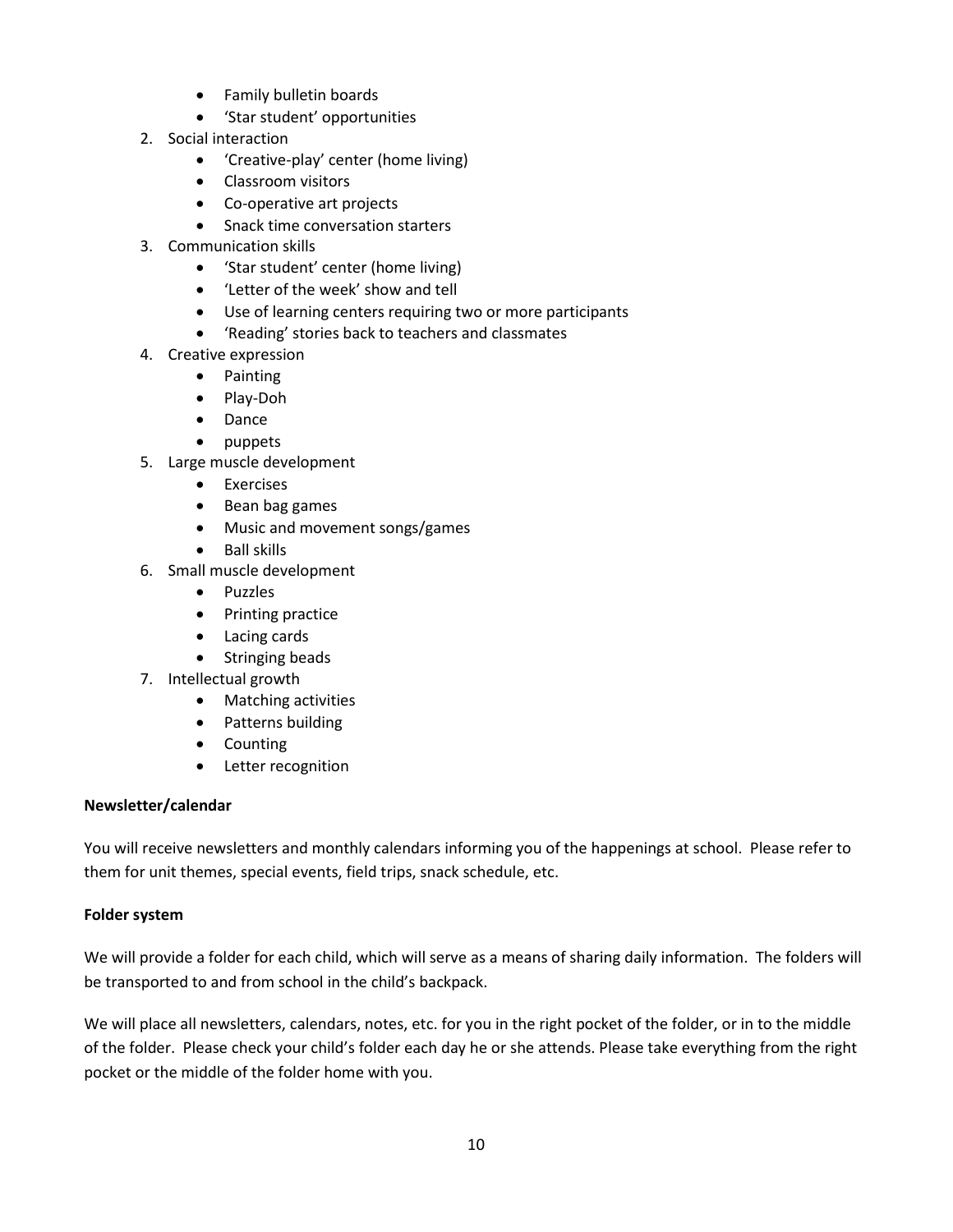If you would like to leave a note, tuition check, etc. please place it in the left pocket of the folder. We will check the left pocket of each folder daily, and take out whatever communication is there.

# **Clothing**

When dressing your child for school, please remember that preschool does get messy and accidents cannot be entirely avoided. Your child should be dressed in comfortable clothes he/she need not worry about. Pants should be of minimal difficulty to fasten to allow independence during bathroom time. Belts tend to cause frustration for the children.

Please label all outerwear to avoid mix-ups.

If your child wears snow boots in the winter, they should be labeled and shoes should be brought along. Stocking feet will not be allowed, because of the danger of slipping on uncarpeted areas of the preschool.

We do at times play running games, therefore; please have children wear shoes with safe soles such as rubber. Flop flops are not recommended because of potential tripping hazards.

We may go outdoors on any given day (weather permitting). We also go for walks occasionally. Please be sure your child has outerwear and foot wear appropriate for the changing weather of each day.

# **Cultural diversity**

Cultural diversity shall be incorporated into the Preschool program. Some examples of ways to incorporate diversity into daily activities include:

- Language –Use of cds, book, and movies featuring cultural differences
- Celebrations learning about holidays observed in other countries
- Home living area- dolls of various ethnicities

# **Transitions**

Attention will be given to avoid having children stand in line for extended periods of time, waiting for the next activity. A staff member will supervise handwashing time at the sink, and encourage efficiency in its use.

If children do need to wait in line for a period of time, a staff member will be prepared to lead them in a familiar song or finger play.

# **Field trips**

- 1. Local walking field trips will be planned for the fall and spring months. Possibilities for local trips could include:
	- a. Grocery store
	- b. Public library
	- c. Bloomer community businesses
	- d. Post Office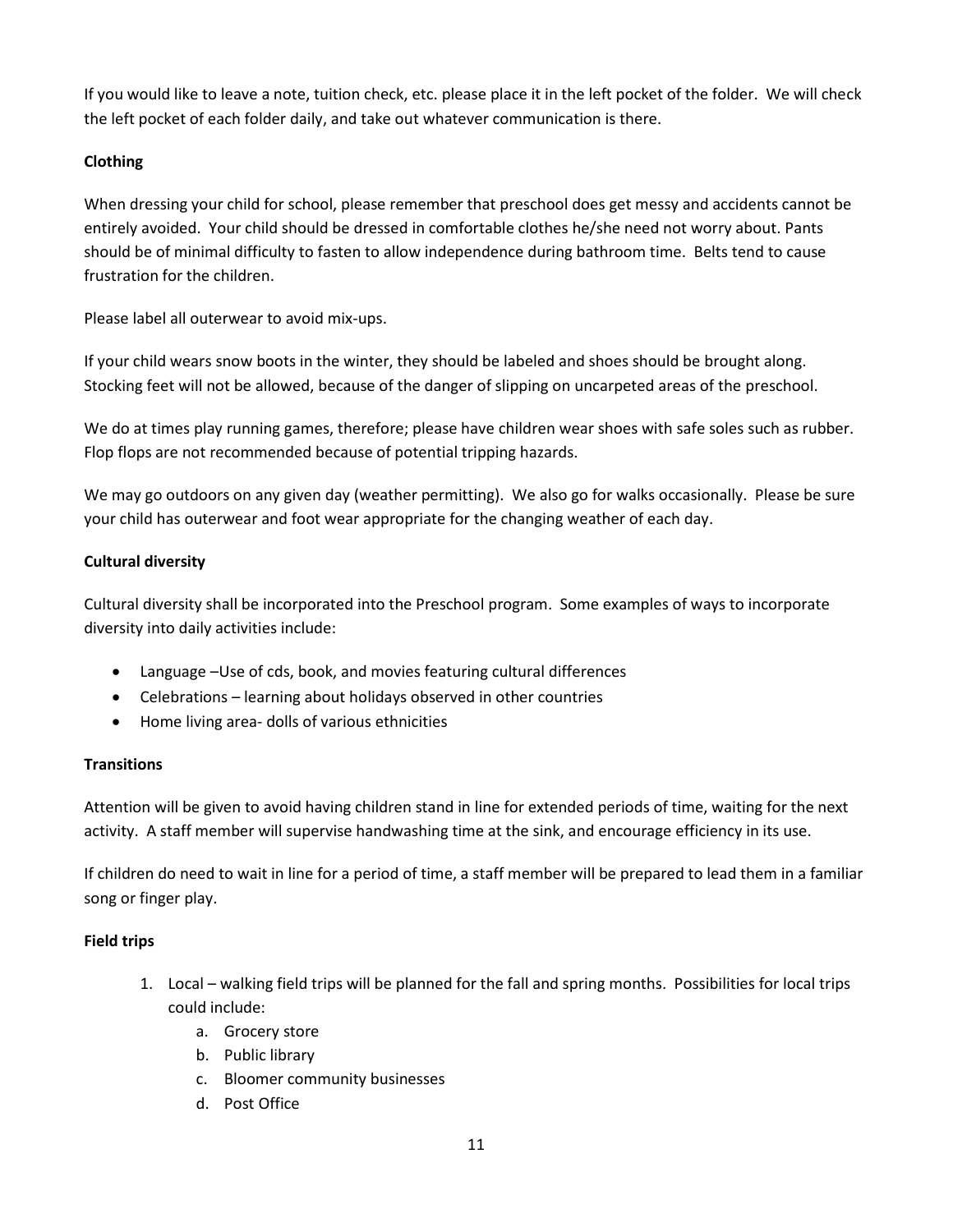- 2. Transported A field trip will be planned once per school year which will utilize transportation from Kobussen Bus Company of Bloomer. Possibilities for a transported field trip may include:
	- a. Eau Claire Indoor Sports Center
	- b. Micon Movie Theater
	- c. Eau Claire Regional Arts Center
	- d. Eau Claire Children's Museum

Kobussen buses are equipped with proper alarm systems, which can only be turned off by the driver walking to the back of the bus to do so. This will ensure that no child is left on the bus inadvertently.

For local and transported field trips, a permission slip will be sent home with the children, alerting the parents of the planned activity. The permission slip will be signed, returned to the school and placed in the child's file. Permission for general walks around town is provided when the parent completes and signs the Child Care Enrollment form, and submits it on the first day of attendance.

Tracking Policy on Field Trips – A teacher will verify each child with eye to name recognition before leaving the preschool. When arriving at the field trip location a teacher will verify each child with eye to name recognition. While boarding the bus a teacher will verify each child with eye to name recognition.

Safety precautions while transporting children with disabilities – An additional staff or chaperone will be on the field trip for one on one response in an emergency situation.

# **Child guidance**

# **Management of crying/distraught children**

It is realized that children who are crying, fussy, or distraught may be doing so for different reasons. The following are possible ways to deal with these matters:

- 1. Separation anxiety Staff members will encourage parents to say good-bye, reassure the child of their intent to return to pick them up, and then leave the child with his/her teacher. The teacher may give a hug, reassuring the child once again that someone always returns to pick them up. Staff may then distract the child with a favorite book or activity, or enlist the help of a classmate to engage with the child in play.
- 2. Minor injury Staff members will tend to the child's injury and repeat the steps shown previously (with hug, a favorite activity, or enlisting the help of a classmate.)
- 3. Illness Staff members shall be aware that illness can at times mask itself with crying or fussing. The teacher will take the child's temperature. If the child's temperature reading is within normal range, the child should continue in activity, all the while being observed for other possible indicators of illness.
- 4. 'Hurt feelings' At times, a child's feelings may be hurt by: another child not wanting to play with him/her, a staff member disciplining the child, or by any of a number of other circumstances. The teacher will engage in conversation with the child, validating his/her feelings and then begin the aforementioned steps.

### **Guidance**

Discipline is an ongoing positive management of the environment and the children, using positive guidance techniques, redirection, and setting of clear-cut limits. The purpose of discipline is the help the child develop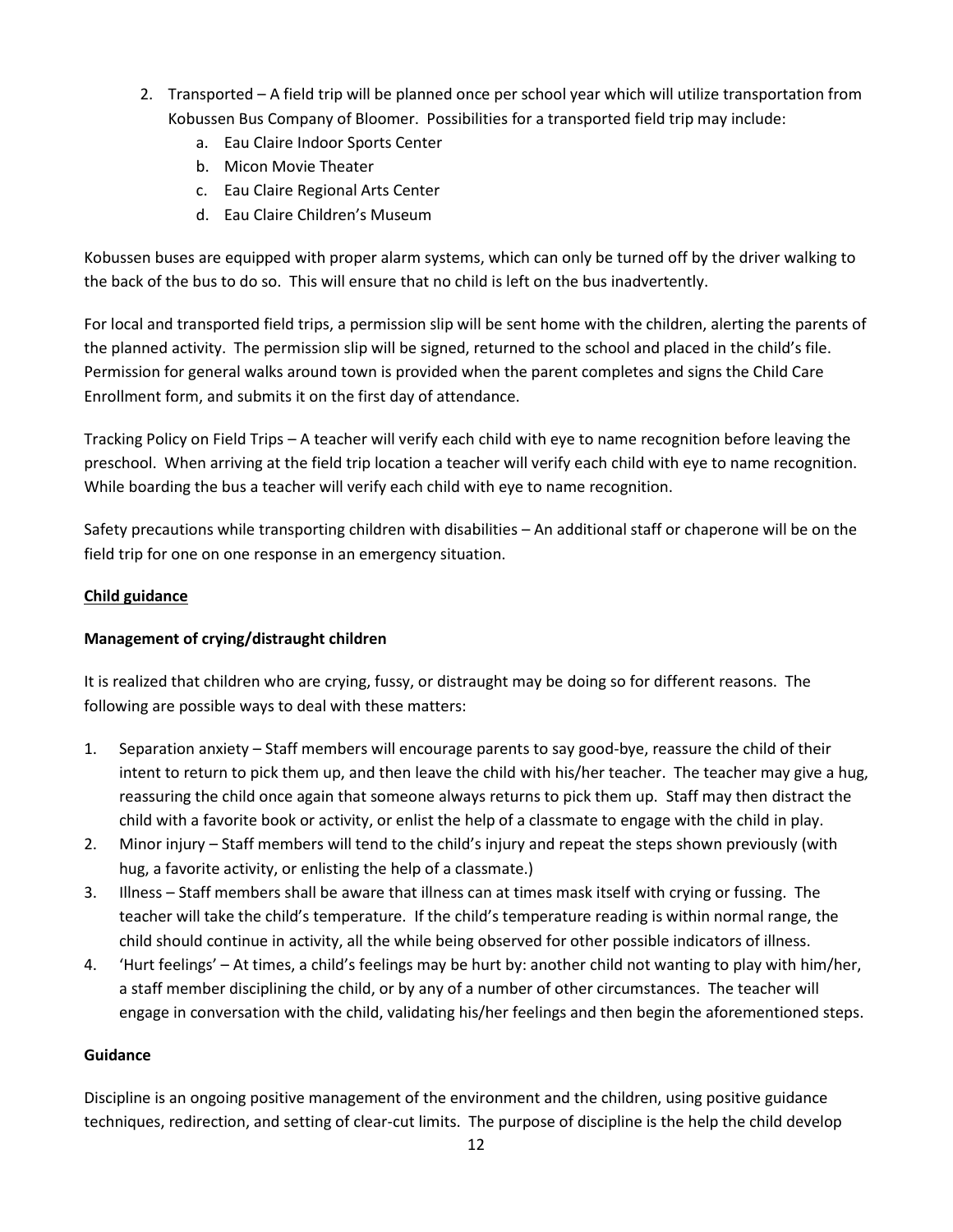self-control, self-esteem and respect for the rights of others. Only qualified childcare workers will administer discipline for inappropriate behaviors. Such discipline will revolve around a system of natural/logical consequences.

The following (but not limited to) punishments, which are humiliating or frightening to your child are prohibited at St. John's Lutheran Preschool; (taken from the WI State Licensing book (DCE 251))

- Spanking, hitting, pinching, shaking, or inflicting any other form of corporal punishment
- Verbal abuse, threats, or derogatory remarks about the child
- Punishing for lapses in toilet training
- Withholding or forcing meals, snacks or naps

None of the above punishments will be allowed, even if requested by the child's parent.

At no time will a child be left unattended in the course of discipline.

While positive reinforcement for appropriate behaviors should be used extensively, at no time will it be used as a comparison to another child's inappropriate behavior.

Each child will begin the day with three stars on the behavior chart. The child will lose a star each time inappropriate behavior is shown. If the child has all three stars left at the end of the morning, they will receive a large sticker at dismissal time, an incentive. If they have one or two stars left at the end of the morning, they will receive a smaller sticker.

If, during the course of the morning, a child loses all three stars and continues to engage in inappropriate behavior, a time-out will be used. Time-out means removing the child from his/her immediate environment, to give them time to consider what they could be doing differently to improve their behavior in the classroom. It can also be used to give the child time to decompress from a negative mood or state of mind. Guidelines for the time-out are as follows:

- Time-out generally given to a child for one minute, for every year old they are. (example; three minutes for a three year old)
- Time-out may not exceed five minutes total, for any one incidence.

In the event of one child biting another both families will be notified.

# **Emergency plans**

# **Emergencies and location of emergency phone numbers**

If a child should be injured or become ill at school, a staff member will attempt to contact the parent. If a parent cannot be contacted, the child's emergency contact person will be called. An ill child shall be isolated while they wait for an authorized person to pick him/her up. The child will have a mat to lie on, as well as a blanket to use for covering.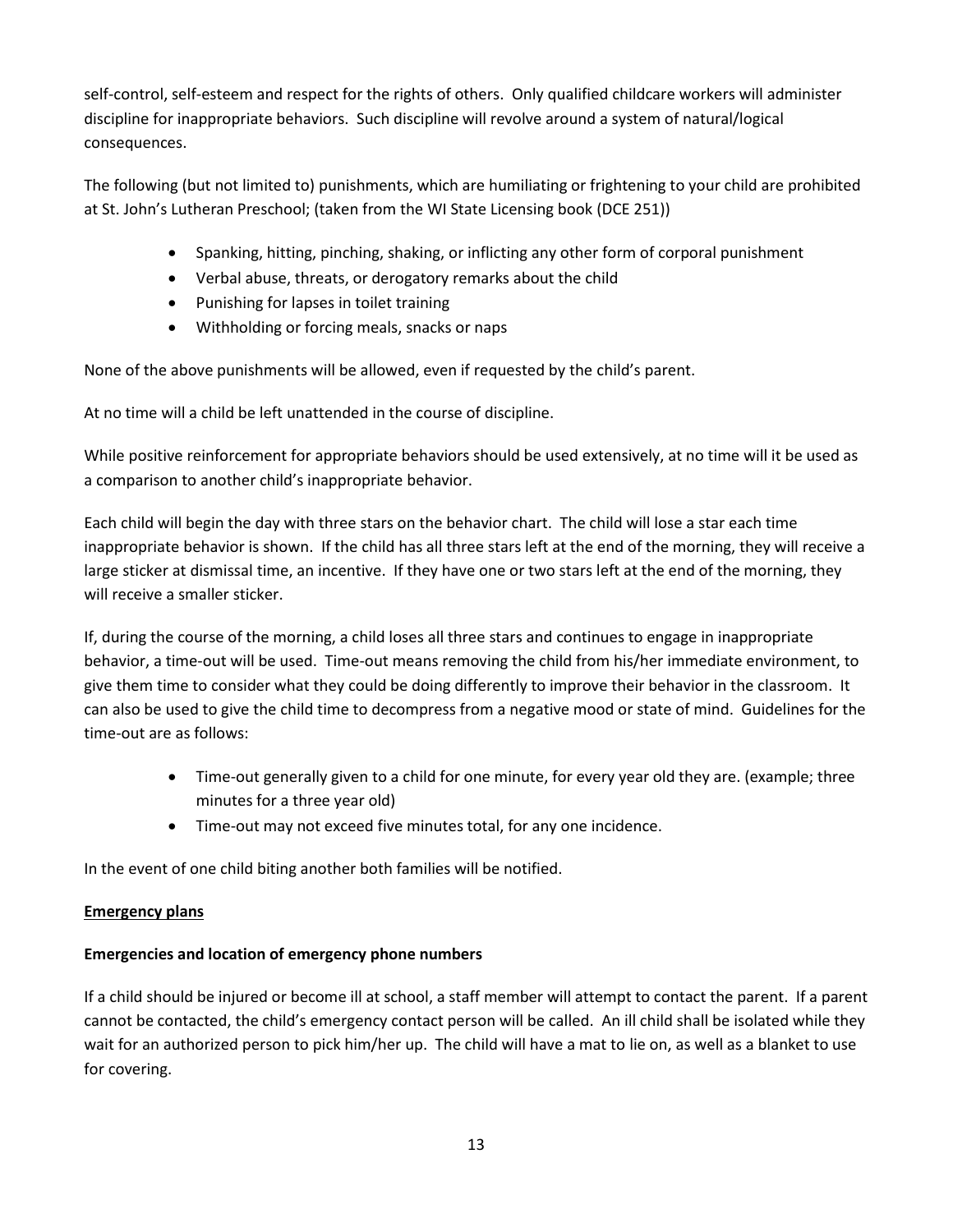If deemed necessary, an ambulance will be called. Our emergency care facility is Mayo Clinic Health System in Bloomer.

Emergency phone numbers will be posted near the telephone in the closet, in Room 12. In this closet emergency supplies such as flashlights, radio, blankets, batteries, etc. are stored.

# **Emergency Evacuation Policy**

# **Monthly Drills**

Children will become familiar with monthly evacuation drills conducted at the Preschool. Tornado drills will be conducted in the months of April, May, September, and October. Fire drills will be conducted in January, February, March, April, May, September, October, November, and December. Results of the tornado and fire drills will be documented on the Fire Safety and Emergency Response chart, locate in Room 12.

**In the event of a Fire** all children will be escorted a crossed the parking lot next to the apartment garages. 911 will be contacted. All children and staff will be accounted for. And we then will bring the children to Shadick's Price Rite where we will call the parents.

**In the event of a Tornado** Teachers will lead their children into the conference room with the children's files. We will wait for the warning to be lifted. There will be a portable radio and flashlight with extra batteries available. Parents will be contacted if needed or notified of the steps taken at pick up.

### **Contingency plan for missing child**

In the event anyone discovers a child may be missing from the center, the following action will be taken:

- $\triangleright$  All staff will be alerted to asset
- $\geq$  911 will be called
- $\triangleright$  Parents of the child will be notified.

### **Injury procedure (on-site and off –site)**

All injuries will be recorded in the accident/incident logbook, located near the phone in the closet, in room 12. Staff will appropriately aid all injuries and determine when it is necessary to contact a parent or guardian and/or call for emergency assistance.

### **Supervision of assigned children**

Parents and/or guardians will be responsible for signing their child in upon drop-up and signing them out at pickup time. Teachers or staff will verify attendance against those signed into the space. Each staff member will be responsible for the supervision of no more than 10 children in their classroom.

### **Drop off and pick up**

- Parents and drivers are responsible for bringing children to the classroom and for picking them up at the classroom. There are no exceptions. Please be sure your child's teacher has noticed your child's arrival.
- No child will be sent outside to meet his or her ride, and no child will be allowed to be dropped off outside the Preschool.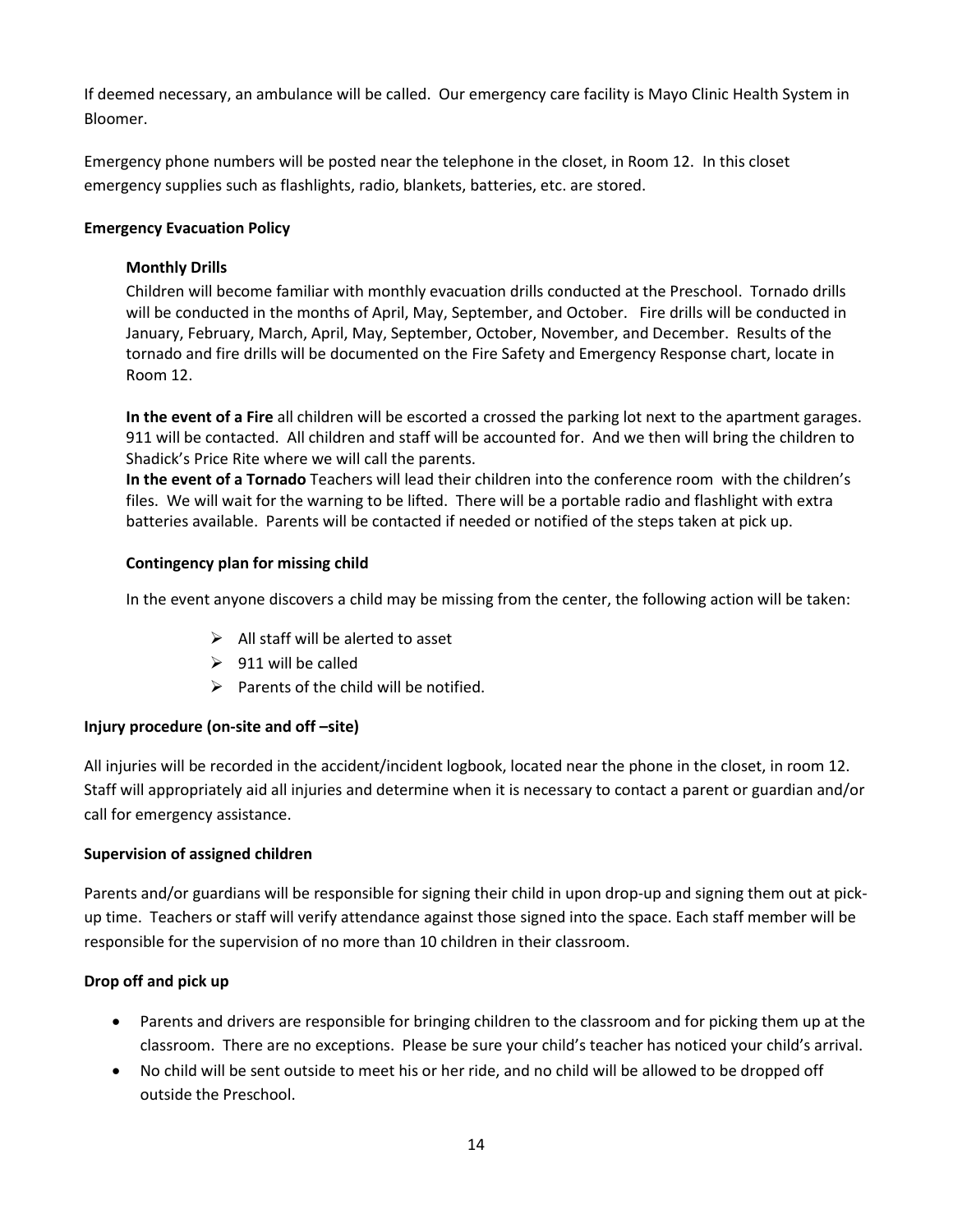- Only individuals listed on your child's enrollment forms will be allowed to pick up your child, unless previous arrangements have been made with the teacher. Please send a note or call if an individual not on your list will be picking up your child.
- Individuals picking up your child may be asked for personal identification until we become familiar with everyone.
- If anyone picks up your child while assumed under the influence of alcohol or a controlled substance, we must by law, release the child if they are on your approved list. However we will simultaneously notify law enforcement. Your child's safety and wellbeing is our number one concern.
- If any unauthorized person arrived to pick-up your child preschool staff will notify an authorized parent or guardian and contact the local law enforcement. The unauthorized individual must remain outside.

# **Health care**

Regular attendance contributes greatly to the preschool experience. However children with any signs of illness may not attend until 24 hours after the symptoms are gone without the aid of medication. \*Any child with a fever, vomiting, diarrhea or other signs of illness within the last 24 hours should be kept home. The following identifies medical situations when your child will not be allowed to attend St. John's Lutheran Preschool.

# **Medical reasons for exclusion**

- o Fever equal to or greater than 100 degrees F
- $\circ$  Signs of possible severe illness, including unusual lethargy, irritability, persistent crying, difficulty breathing
- o Diarrhea
- o Vomiting
- o Mouth sores
- o Rash with fever or behavior change
- $\circ$  Infestation such as scabies or hair lice until 24 hours after treatment has begun and all lice and nits (eggs) are removed.
- o And any other communicable disease

# **Communicable Disease**

When a child is suspected of having a communicable disease or condition such as, but not limited to: chicken pox, hepatitis, measles, lice, ringworm, whooping cough or meningitis, the county public health department will be notified.

A child with a communicable disease or condition will be isolated and then removed from the center by an authorized person. The child may be readmitted according to the schedule provided by the health department. The reference chart is located on the parent information board, outside room 12.

All injuries, medication, and health reports will be recorded in the medical log book. The book will be reviewed by the administrator every quarter (January, April, and September) and reported to the local health department as needed.

# **Medication**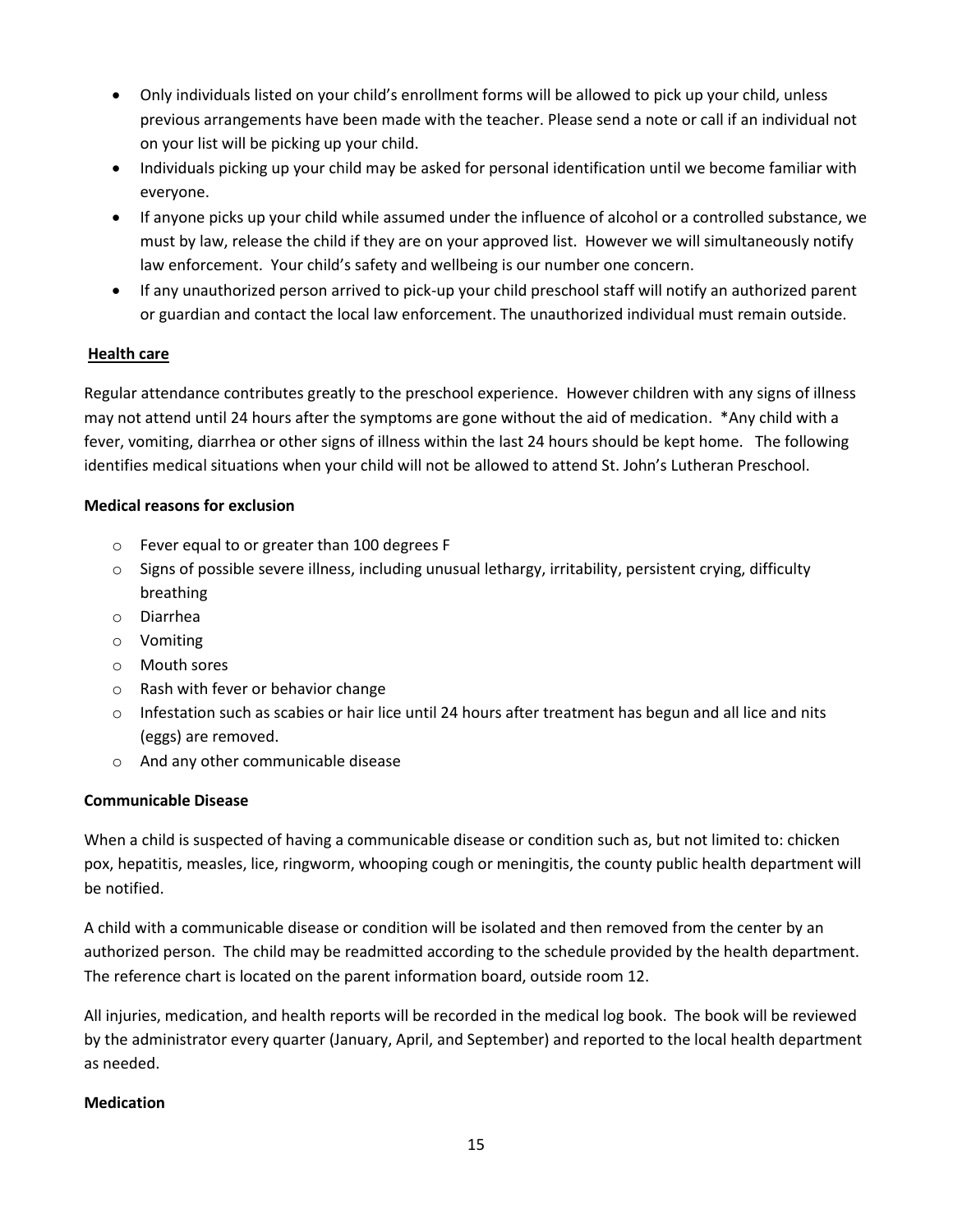The preschool staff will not be responsible for giving children medication while he/she is attending the 3 hour preschool program. If parents have concerns related to medication and/or special circumstances they should contact the child's teacher.

The medication and the Authorization to Administer Medication Form for the children with emergency medications for allergies will be kept in the closet in room 12 on the top shelf.

# **Allergies/other medical conditions**

Parents need to notify the preschool staff regarding any allergies or dietary restrictions their child may have. All children will be encouraged to taste all snacks, but no child will be forced to eat what they do not care for.

Food allergies and other medical conditions of the children will be made known to all staff members, prior to the first day of school. This information will also be posted near the telephone and emergency phone numbers, for reference throughout the school year.

# **Notification of parents and staff regarding health related issues**

Parents will be notified of the following incidences in the time frame indicated**:**

- $\circ$  When their child has been exposed to a communicable disease upon departure from the preschool
- $\circ$  Of minor injury upon departure from the preschool
- $\circ$  Of illness or mild to serious injury immediately

Parents should notify the staff of the following issues as soon as possible:

- $\circ$  Of suspected illness, so that other parents may be alerted to the possibility of exposure
- o Of any injury or condition that may affect the child's behavior or performance

### **Cleanliness**

Staff will practice good hygiene and make every effort to maintain a healthy environment by encouraging and assisting children in handwashing, utilizing cleaning supplies and routinely completing the daily cleaning checklist.

### **Universal precautions**

All staff members shall practice universal precautions when exposure to blood and/or bodily fluids is possible.

### **Exclusion of children with immunization waivers**

A child who, for whatever reason, has a signed waiver on file at the center will be excluded from the center in the event of an outbreak of a disease for which that child has not been immunized. The child may return to the center once the contagious portion of the disease has passed.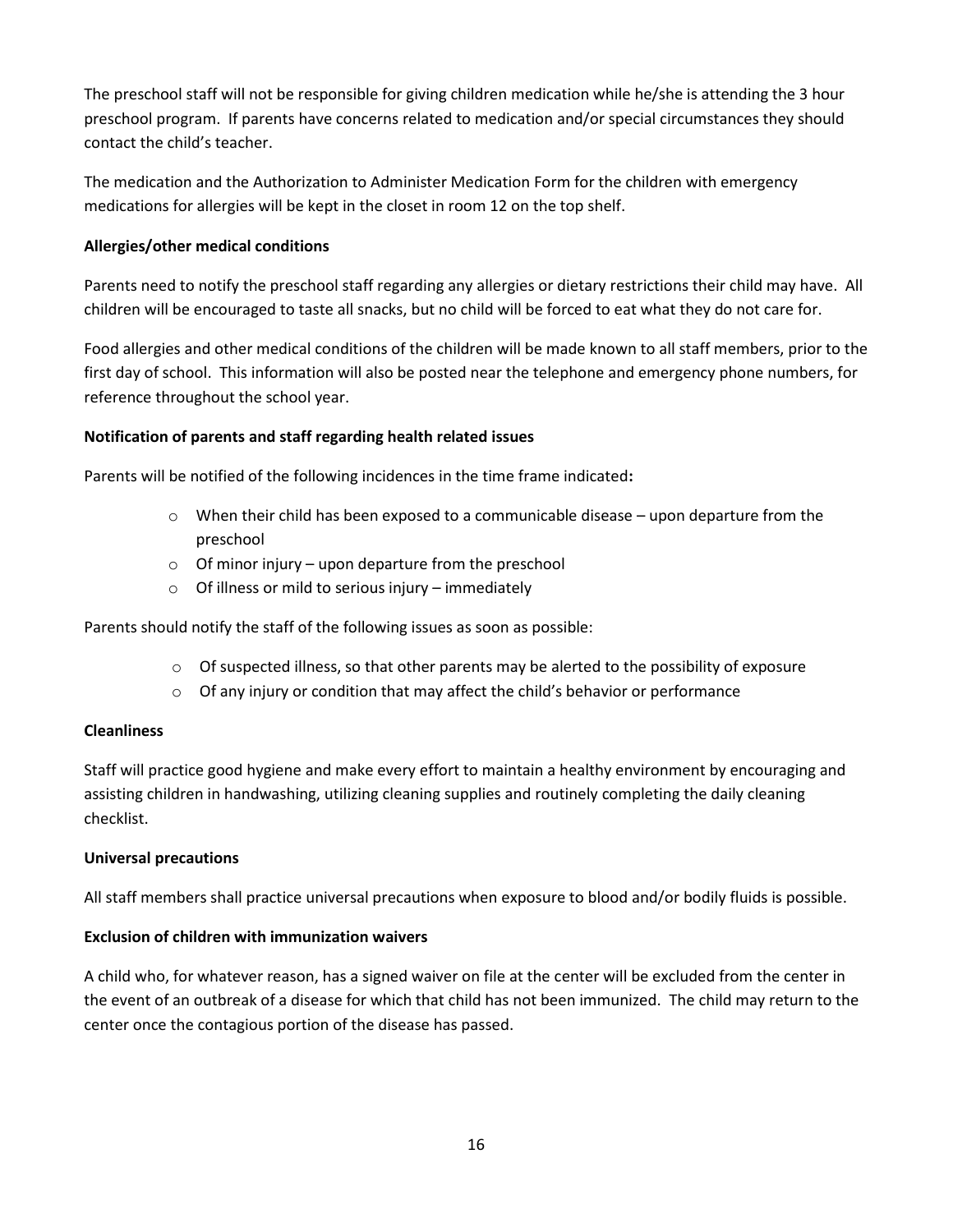# **Nutrition**

The parents will provide snacks on a rotating basis, with the schedule being prepared by the director monthly. The following information describes what the snack should include, the amounts needed and what will take place if a parent forgets to bring snack on their assigned day.

Student allergies should be communicated to preschool staff. Students with allergies are encouraged to bring their own snack.

Snacks need to include two different items from the following list to meet the USDA requirements:

- $\checkmark$  Meat
- $\checkmark$  Bread
- $\checkmark$  Vegetable
- $\checkmark$  Fruit
- $\checkmark$  Milk

# **A. Snack suggestions**

- o 1% white milk and muffin
- o 100% beef summer sausage, whole wheat cracker
- o Go-gurt simple and a banana
- o Trail mix and carrot sticks

Please do not limit yourself to this list… Use your imagination, as long as it is nutritious! All left overs will be sent home with the child.

# **B. Snacks should NOT include:**

- o Fruit roll-ups or fruit snacks (choking hazard)
- o Jaw breakers, candy, gum, etc.
- o Foods high in sugar or artificial ingredients
- o Kool-Aid
- $\circ$  Hi C, sunny delight or juice cocktail (although these beverages contain vitamin C, they are made with only a small amount of actual fruit juice.)
- o Pudding
- o Pop tarts

# **C. Missed Snack**

If a parent forgets to bring snack on their child's assigned day, they will be asked to replace the preschool's cupboard supply from the following list:

- One gallon of 100% juice **AND**
- $\checkmark$  One of the following
	- o A box of graham crackers
	- o A bag of pretzels
	- o A large jar of applesauce
	- o Whole Grain goldfish crackers (large box)